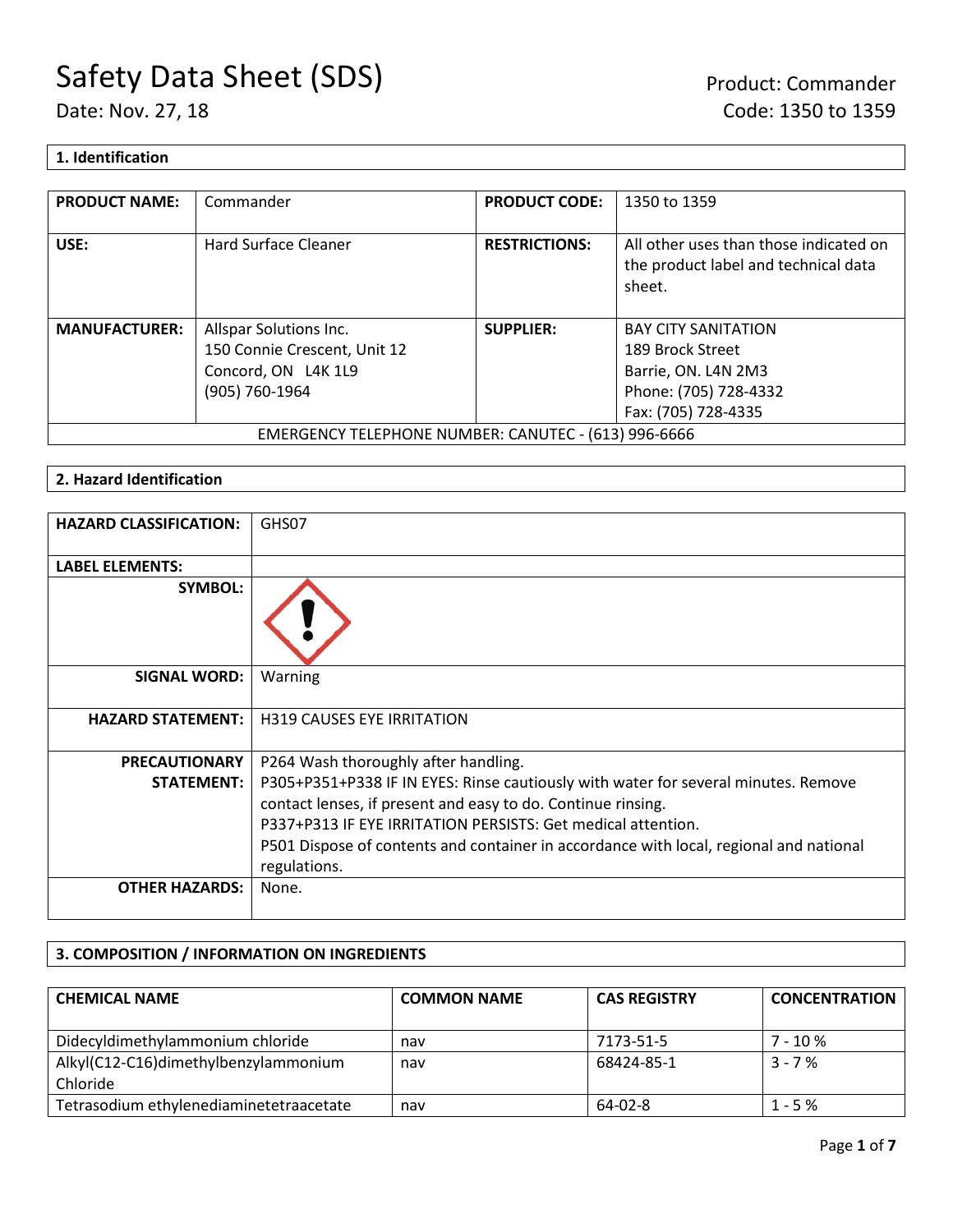# Safety Data Sheet (SDS) Product: Commander

| Alcohols (C12-15) ethoxylate / Alcool (C12-15)                                                                           | nav | 68131-39-5 | $1 - 5%$ |  |
|--------------------------------------------------------------------------------------------------------------------------|-----|------------|----------|--|
| éthoxylate                                                                                                               |     |            |          |  |
| For production reasons a range is given. There are no additional ingredients present which, within the current           |     |            |          |  |
| knowledge of the supplier and in the concentrations applicable, are classified as hazardous to health or the environment |     |            |          |  |

and hence require reporting in this section NOTE: Confidential business information rules can apply.

### **4. FIRST-AID MEASURES**

| <b>FIRST-AID MEASURES BY ROUTE OF EXPOSURE:</b>                                            |                                                                                                                                                                                                                                                                                                                                                                                                                                                                                                                                                                              |  |  |
|--------------------------------------------------------------------------------------------|------------------------------------------------------------------------------------------------------------------------------------------------------------------------------------------------------------------------------------------------------------------------------------------------------------------------------------------------------------------------------------------------------------------------------------------------------------------------------------------------------------------------------------------------------------------------------|--|--|
| <b>INHALATION:</b>                                                                         | Remove victim to fresh air and keep at rest in a position comfortable for breathing.<br>Get medical attention.                                                                                                                                                                                                                                                                                                                                                                                                                                                               |  |  |
| <b>SKIN CONTACT:</b>                                                                       | Remove immediately all contaminated clothing. Wash with soap and water and rinse<br>thoroughly. If skin irritation or a rash occurs: Get medical advice/attention.                                                                                                                                                                                                                                                                                                                                                                                                           |  |  |
| <b>EYE CONTACT:</b>                                                                        | Immediately flush eyes with plenty of water, occasionally lifting the upper and lower<br>eyelids. Check for and remove any contact lenses. Continue to rinse for at least 10<br>minutes. Get medical attention.                                                                                                                                                                                                                                                                                                                                                              |  |  |
| <b>INGESTION:</b>                                                                          | Wash out mouth with water. If material has been swallowed and the exposed person<br>is conscious, give small quantities of water to drink. Stop if the exposed person feels<br>sick as vomiting may be dangerous. Do not induce vomiting unless directed to do so<br>by medical personnel. If vomiting occurs, the head should be kept low so that vomit<br>does not enter the lungs. If unconscious, place in recovery position and get medical<br>attention immediately. Maintain an open airway. Get medical attention immediately.<br>Call a poison center or physician. |  |  |
| <b>MOST IMPORTANT SYMPTOMS</b><br><b>AND EFFECTS (ACUTE OR</b><br>DELAYED):                | None known.                                                                                                                                                                                                                                                                                                                                                                                                                                                                                                                                                                  |  |  |
| <b>IMMEDIATE MEDICAL</b><br><b>ATTENTION AND SPECIAL</b><br><b>TREATMENT IF NECESSARY:</b> | Treat symptomatically. Contact poison treatment specialist immediately if large<br>quantities have been ingested.                                                                                                                                                                                                                                                                                                                                                                                                                                                            |  |  |

### **5. FIRE-FIGHTING MEASURES**

| <b>SUITABLE EXTINGUISHING MEDIA:</b>                                                                 | CO2, sand, extinguishing powder for surrounding fire.                 |
|------------------------------------------------------------------------------------------------------|-----------------------------------------------------------------------|
| <b>UNSUITABLE EXTINGUISHING MEDIA:</b>                                                               | <b>NAV</b>                                                            |
| SPECIFIC HAZARDS ARISING FROM THE                                                                    | In case of accidental fire and extreme heat conditions, the following |
| gaseous products can be released after water evaporation: hydrocarbons,<br><b>HAZARDOUS PRODUCT:</b> |                                                                       |
|                                                                                                      | carbon monoxides and dioxides (COx) and nitrogen dioxide (NOx).       |
| SPECIAL PROTECTIVE EQUIPMENT AND                                                                     | No special measures required                                          |
| <b>PRECAUTIONS FOR FIREFIGHTERS:</b>                                                                 |                                                                       |
| <b>ADDITIONAL INFORMATION:</b>                                                                       | This product is not flammable                                         |

### **6. ACCIDENTAL RELEASE MEASURES**

| PERSONAL PRECAUTIONS, PROTECTIVE           | Wear recommended protective equipment(s). Keep unprotected |
|--------------------------------------------|------------------------------------------------------------|
| <b>EQUIPMENT AND EMERGENCY PROCEDURES:</b> | l persons away.                                            |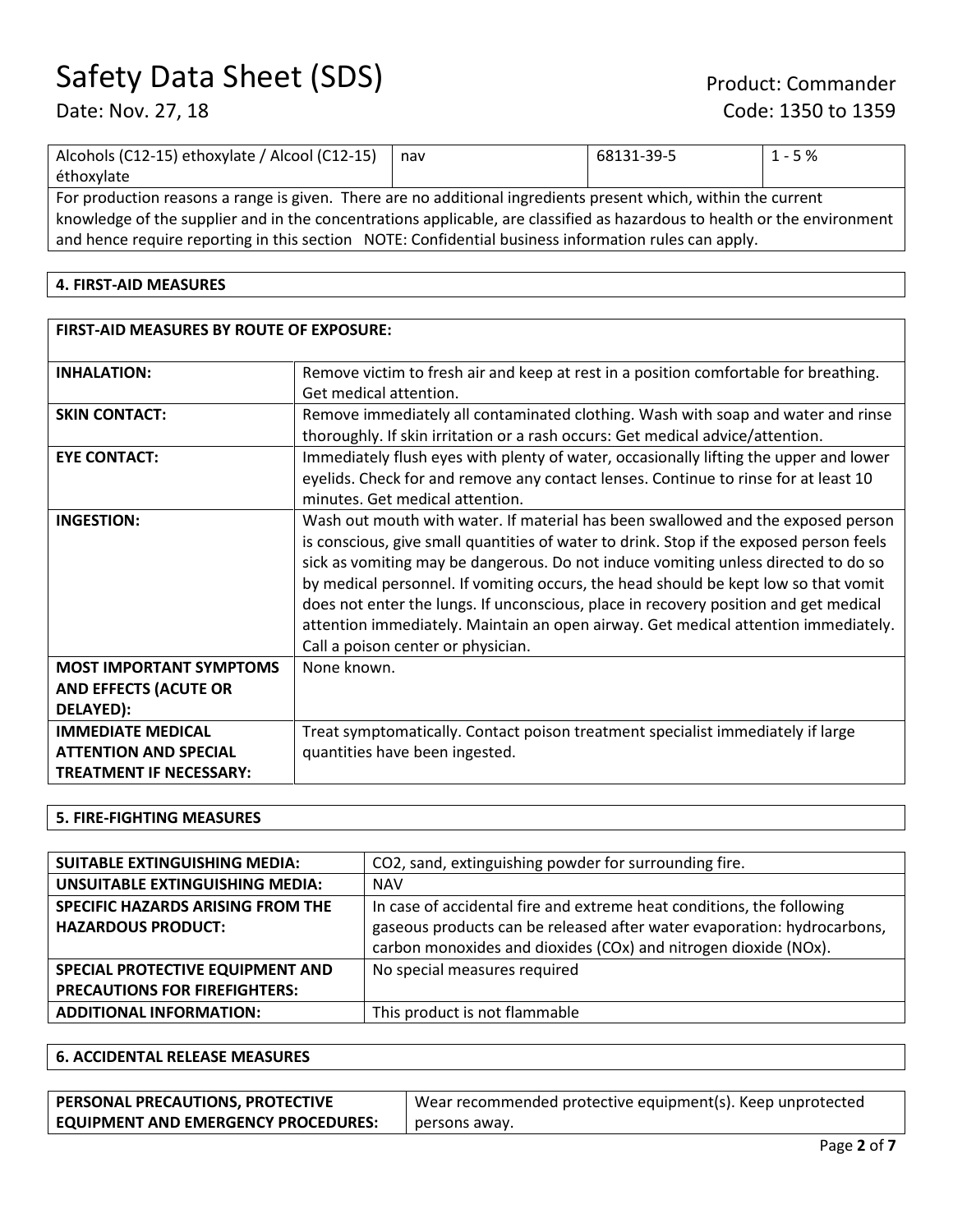| <b>METHODS AND MATERIALS FOR</b>    | SMALL SPILL: Stop leak if without risk. Move containers from spill    |
|-------------------------------------|-----------------------------------------------------------------------|
| <b>CONTAINMENT AND CLEANING UP:</b> | area. Dilute with water and mop up. Alternatively absorb with an      |
|                                     | inert dry material and place in an appropriate waste disposal         |
|                                     | container. Dispose of via a licensed waste disposal contractor.       |
|                                     | LARGE SPILL: Stop leak if without risk. Move containers from spill    |
|                                     | area. Approach release from upwind. Prevent entry into sewers,        |
|                                     | water courses, basements or confined areas. Wash spillages into an    |
|                                     | effluent treatment plant or proceed as follows. Contain and collect   |
|                                     | spillage with non-combustible, absorbent material e.g. sand, earth,   |
|                                     | vermiculite or diatomaceous earth and place in container for          |
|                                     | disposal according to local regulations (see Section 13). The spilled |
|                                     | material may be neutralized vinegar or citric acid. Dispose of via a  |
|                                     | licensed waste disposal contractor. Contaminated absorbent            |
|                                     | material may pose the same hazard as the spilled product. Note: see   |
|                                     | Section 1 for emergency contact information and Section 13 for        |
|                                     | waste disposal.                                                       |

## **7. HANDLING AND STORAGE**

| <b>PRECAUTIONS FOR SAFE HANDLING:</b>                                  | Put on appropriate personal protective equipment (see Section 8). Do not<br>get in eyes or on skin or clothing. Do not breathe vapour or mist. Do not<br>ingest. If during normal use the material presents a respiratory hazard, use<br>only with adequate ventilation or wear appropriate respirator. Keep in the<br>original container or an approved alternative made from a compatible<br>material, kept tightly closed when not in use. Keep away from acids and<br>oxidizers. Empty containers retain product residue and can be hazardous.<br>Do not reuse container. |
|------------------------------------------------------------------------|-------------------------------------------------------------------------------------------------------------------------------------------------------------------------------------------------------------------------------------------------------------------------------------------------------------------------------------------------------------------------------------------------------------------------------------------------------------------------------------------------------------------------------------------------------------------------------|
| <b>CONDITIONS FOR SAFE STORAGE</b><br>INCLUDING INCOMPATIBLE MATERIAL: | Store in accordance with local regulations. Store in original container<br>protected from direct sunlight in a dry, cool and well-ventilated area, away<br>from incompatible materials (see Section 10) and food and drink.<br>Containers that have been opened must be carefully resealed and kept<br>upright to prevent leakage. Do not store in unlabeled containers. Use                                                                                                                                                                                                  |
|                                                                        | appropriate containment to avoid environmental contamination.                                                                                                                                                                                                                                                                                                                                                                                                                                                                                                                 |

### **8. EXPOSURE CONTROLS / PERSONAL PROTECTION**

### **CONTROL PARAMETERS, INCLUDING OCCUPATIONAL EXPOSURE GUIDELINES OR BIOLOGICAL EXPOSURE LIMITS AND THE SOURCE OF THOSE VALUES:**

| <b>APPROPRIATE ENGINEERING</b>        | Ensure appropriate aeration and ventilation.                                |
|---------------------------------------|-----------------------------------------------------------------------------|
| <b>CONTROLS:</b>                      |                                                                             |
| <b>INDIVIDUAL PROTECTION MEASURES</b> | Avoid contact with the eyes and skin. Do not breathe dust, fume, gas, mist, |
| (E.G. PERSONAL PROTECTIVE             | vapours or spray. Immediately remove all soiled and contaminated clothing.  |
| <b>EQUIPMENT):</b>                    | Wash hands before breaks and at the end of work. Keep away from             |
|                                       | foodstuffs, beverages and feed.                                             |
|                                       | Breathing equipment: If airborne concentrations are above the permissible   |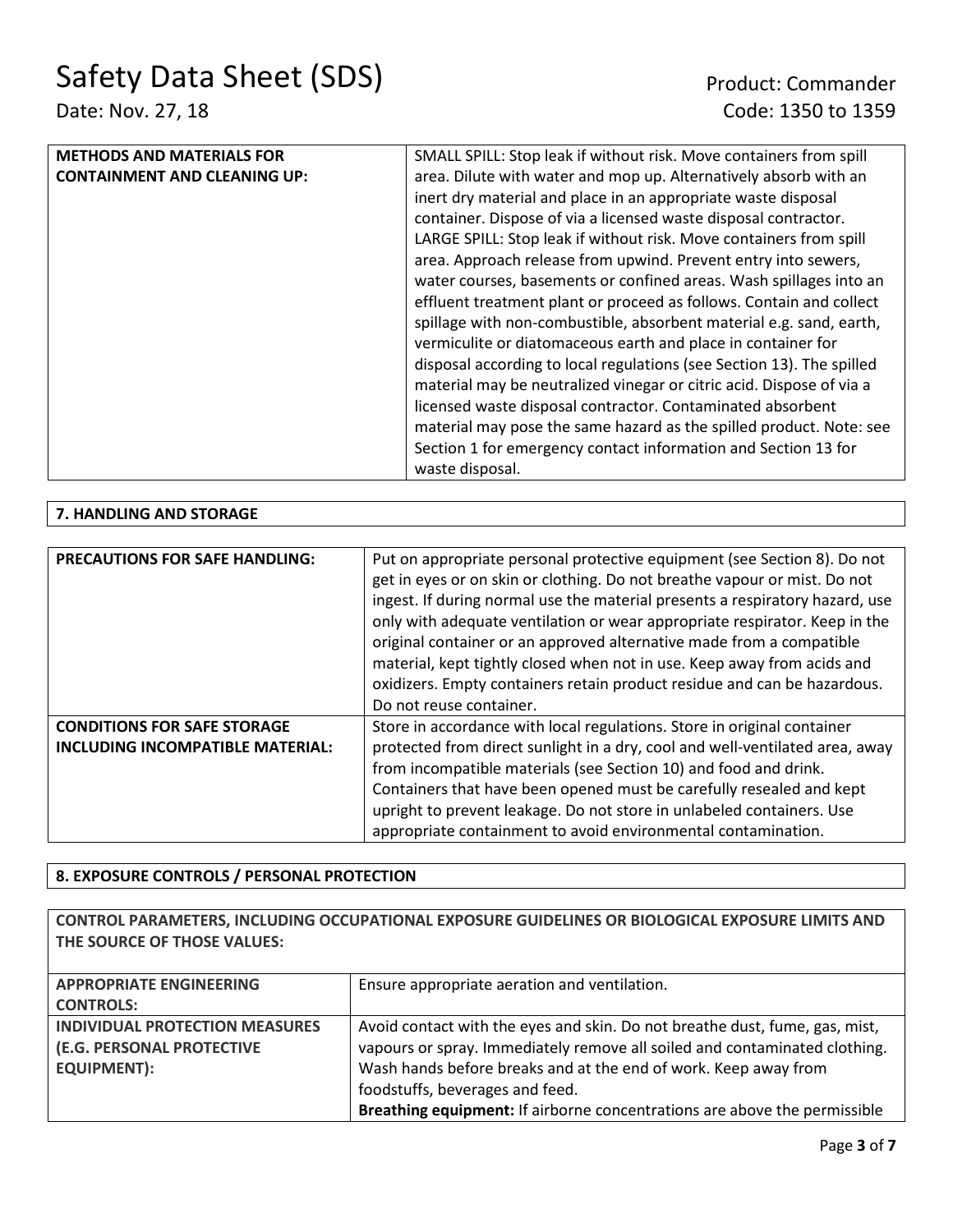# Safety Data Sheet (SDS) Product: Commander

| exposure limit or arc not known, use NIOSH-approved respirators.                 |
|----------------------------------------------------------------------------------|
| Respirators should be selected based on the form and concentration of            |
| contaminants in air, and in accordance with OSHA (29 CFR 1910.134). Advice       |
| should be sought from respiratory protection specialists                         |
| <b>Protection of hands:</b> Chemical-resistant, impervious gloves complying with |
| an approved standard should be worn at all times when handling chemical          |
| products if a risk assessment indicates this is necessary.                       |
| Eye protection: Safety eyewear complying with an approved standard should        |
| be used when a risk assessment indicates this is necessary to avoid exposure     |
| to liquid splashes, mists, gases or dusts. If contact is possible, the following |
| protection should be worn, unless the assessment indicates a higher degree       |
| of protection: chemical splash goggles and/ or face shield. Safety glasses with  |
| side-shields.                                                                    |
| <b>Body protection:</b> Personal protective equipment for the body should be     |
| selected based on the task being performed and the risks involved and            |
| should be approved by a specialist before handling this product.                 |
| Recommended: safety apron                                                        |

### **9. PHYSICAL AND CHEMICAL PROPERTIES**

| <b>APPEARANCE</b>            | <b>Blue Liquid</b>     | <b>PH</b>                    | $10.0 (+/- 0.5)$   |
|------------------------------|------------------------|------------------------------|--------------------|
| <b>ODOUR</b>                 | Citrus                 | <b>ODOUR THRESHOLD</b>       | <b>NAV</b>         |
| <b>MELTING POINT</b>         | <b>NAV</b>             | <b>FREEZING POINT</b>        | $\sim 0^{\circ}$ C |
| <b>INITIAL BOILING POINT</b> | $\sim$ 100 $\degree$ C | <b>FLASH POINT</b>           | <b>NAP</b>         |
| <b>EVAPORATION RATE</b>      | <b>NAV</b>             | <b>FLAMMABILITY</b>          | <b>NAP</b>         |
| <b>LOWER FLAMMABLE LIMIT</b> | <b>NAP</b>             | <b>UPPER FLAMMABLE LIMIT</b> | <b>NAP</b>         |
| <b>VAPOUR PRESSURE</b>       | <b>NAV</b>             | <b>VAPOUR DENSITY</b>        | <b>NAV</b>         |
| <b>RELATIVE DENSITY</b>      | 1.05                   | <b>SOLUBILITY</b>            | Complete in water  |
| <b>PARTITION COEFFICIENT</b> | <b>NAV</b>             | <b>AUTO-IGNITION</b>         | <b>NAP</b>         |
|                              |                        | <b>TEMPERATURE</b>           |                    |
| <b>DECOMPOSITION</b>         | <b>NAV</b>             | <b>VISCOSITY</b>             | 500 cps            |
| <b>TEMPERATURE</b>           |                        |                              |                    |

### **10. STABILITY AND REACTIVITY**

| <b>REACTIVITY:</b>                         | No specific test data related to reactivity available for this product or its |  |
|--------------------------------------------|-------------------------------------------------------------------------------|--|
|                                            | ingredients.                                                                  |  |
| <b>CHEMICAL STABILITY:</b>                 | The product is stable.                                                        |  |
| <b>POSSIBILITY OF HAZARDOUS REACTIONS:</b> | Under normal conditions of storage and use, hazardous reactions will not      |  |
|                                            | occur.                                                                        |  |
| <b>CONDITIONS TO AVOID:</b>                | No specific data.                                                             |  |
| <b>INCOMPATIBLE MATERIALS:</b>             | Attacks many metals producing extremely flammable hydrogen gas                |  |
|                                            | which can form explosive mixtures with air. Reactive or incompatible          |  |
|                                            | with the following materials: strong acids, oxidizers                         |  |
| <b>HAZARDOUS DECOMPOSITION PRODUCTS:</b>   | Under normal conditions of storage and use, hazardous decomposition           |  |
|                                            | products should not be produced.                                              |  |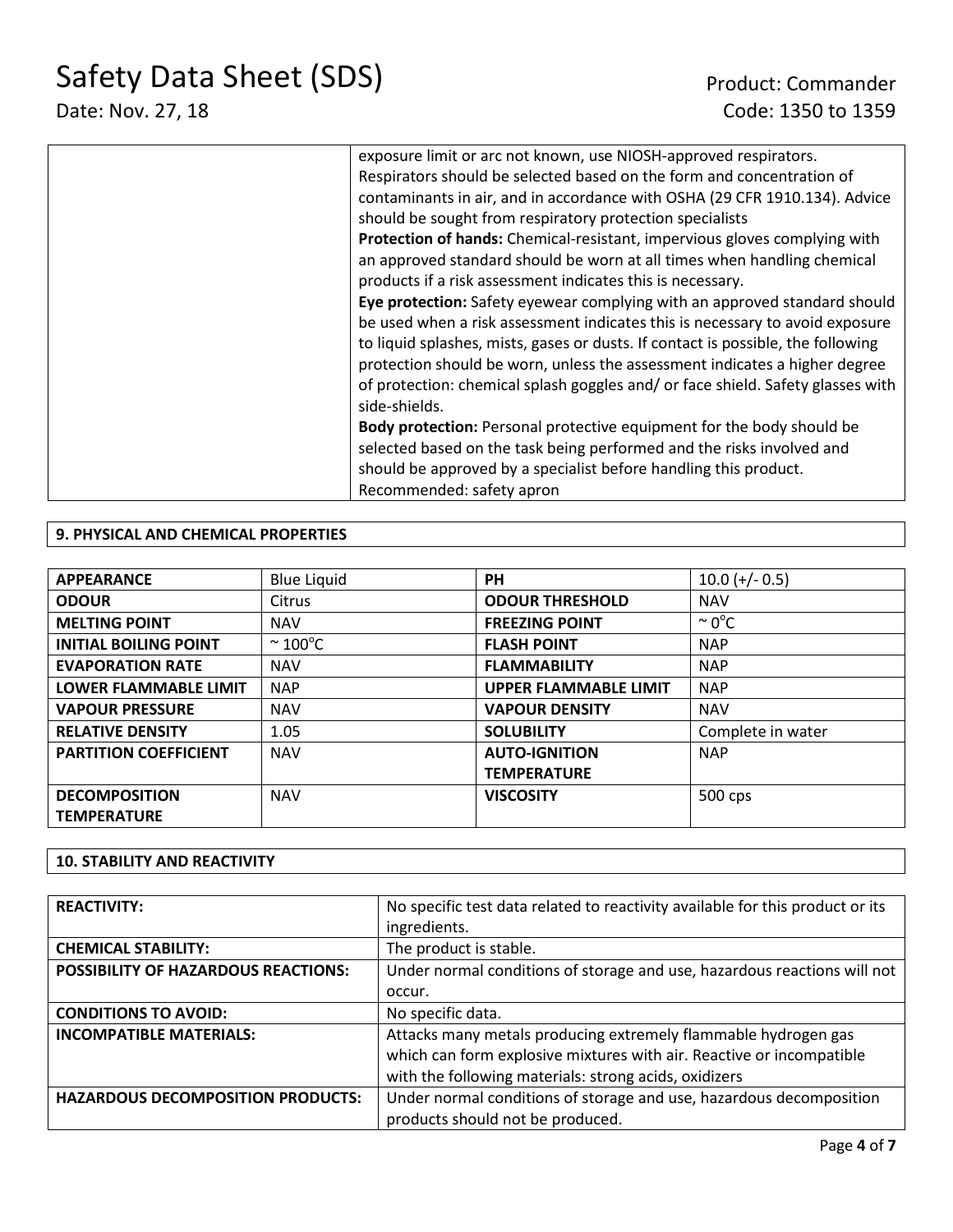# **11. TOXICOLOGICAL INFORMATION**

| ROUTES OF ENTRY: Oral, Dermal, Inhalation.                                                               |                                                                              |                                                                               |                                                                                                       |  |
|----------------------------------------------------------------------------------------------------------|------------------------------------------------------------------------------|-------------------------------------------------------------------------------|-------------------------------------------------------------------------------------------------------|--|
|                                                                                                          |                                                                              |                                                                               |                                                                                                       |  |
| Component                                                                                                |                                                                              | Value                                                                         |                                                                                                       |  |
|                                                                                                          |                                                                              |                                                                               |                                                                                                       |  |
| Didecyldimethylammonium chloride                                                                         |                                                                              | LD50 (Oral)                                                                   | 430 mg/kg                                                                                             |  |
|                                                                                                          |                                                                              | LD50 (Dermal)                                                                 | 3,560 mg/kg                                                                                           |  |
|                                                                                                          |                                                                              | LC50 (Inhalation, 4 hr)                                                       | No information available / Aucune                                                                     |  |
|                                                                                                          |                                                                              |                                                                               | information de disponible                                                                             |  |
| Alkyl(C12-C16)dimethylbenzylammonium                                                                     |                                                                              | LD50 (Oral)                                                                   | 238 mg/kg (rat)                                                                                       |  |
| Chloride                                                                                                 |                                                                              | LD50 (Dermal)                                                                 | 3,342 mg/kg (rat)                                                                                     |  |
|                                                                                                          |                                                                              | LC50 (Inhalation, 4 hr)                                                       | No information available / Aucune                                                                     |  |
|                                                                                                          |                                                                              |                                                                               | information de disponible                                                                             |  |
| Tetrasodium ethylenediaminetetraacetate                                                                  |                                                                              | LD50 (Oral)                                                                   | 3,030 mg/kg (rat)                                                                                     |  |
|                                                                                                          |                                                                              | LD50 (Dermal)                                                                 | >5,000 mg/kg (rabbit)                                                                                 |  |
|                                                                                                          |                                                                              | LC50 (Inhalation, 4 hr)                                                       | No information available / Aucune                                                                     |  |
|                                                                                                          |                                                                              |                                                                               | information de disponible                                                                             |  |
| Alcohols (C12-15) ethoxylate /                                                                           |                                                                              | LD50 (Oral)                                                                   | >5,000 mg/kg (rat)                                                                                    |  |
| Alcool (C12-15) éthoxylate                                                                               |                                                                              | LD50 (Dermal)                                                                 | >5,000 mg/kg (rabbit)                                                                                 |  |
|                                                                                                          |                                                                              | LC50 (Inhalation, 4 hr)                                                       | No information available / Aucune                                                                     |  |
|                                                                                                          |                                                                              |                                                                               | information de disponible                                                                             |  |
|                                                                                                          |                                                                              | SYMPTOMS RELATED TO THE PHYSICAL, CHEMICAL AND TOXICOLOGICAL CHARACTERISTICS: |                                                                                                       |  |
| IF ON THE SKIN:                                                                                          |                                                                              |                                                                               | CORROSIVE: Adverse symptoms may include the following: pain or irritation redness blistering          |  |
|                                                                                                          | may occur                                                                    |                                                                               |                                                                                                       |  |
| IF ON THE EYE:                                                                                           | CORROSIVE: Adverse symptoms may include the following: pain watering redness |                                                                               |                                                                                                       |  |
| <b>AFTER INGESTION:</b>                                                                                  | CORROSIVE: Adverse symptoms may include the following: stomach pains         |                                                                               |                                                                                                       |  |
| <b>SENSITIZATION:</b>                                                                                    | No sensitizing effects known                                                 |                                                                               |                                                                                                       |  |
|                                                                                                          |                                                                              |                                                                               | DELAYED AND IMMEDIATE EFFECTS, AND CHRONIC EFFECTS FROM SHORT-TERM AND LONG-TERM EXPOSURE:            |  |
| Prolonged or frequent contact can cause eczema and inflammation of the skins as a results of degreasing. |                                                                              |                                                                               |                                                                                                       |  |
|                                                                                                          |                                                                              |                                                                               | ADDITIONAL TOXICOLOGICAL INFORMATION: The product shows the following dangers according to internally |  |
| approved calculation methods for preparations: Irritant                                                  |                                                                              |                                                                               |                                                                                                       |  |
| <b>CARCINOGENIC CATEGORIES:</b> None of the ingredients are listed                                       |                                                                              |                                                                               |                                                                                                       |  |
| General : No known significant effects or critical hazards.                                              |                                                                              |                                                                               |                                                                                                       |  |
| Carcinogenicity : No known significant effects or critical hazards.                                      |                                                                              |                                                                               |                                                                                                       |  |
| Mutagenicity: No known significant effects or critical hazards.                                          |                                                                              |                                                                               |                                                                                                       |  |
| Teratogenicity : No known significant effects or critical hazards.                                       |                                                                              |                                                                               |                                                                                                       |  |
| Developmental effects : No known significant effects or critical hazards.                                |                                                                              |                                                                               |                                                                                                       |  |
| Fertility effects : No known significant effects or critical hazards.                                    |                                                                              |                                                                               |                                                                                                       |  |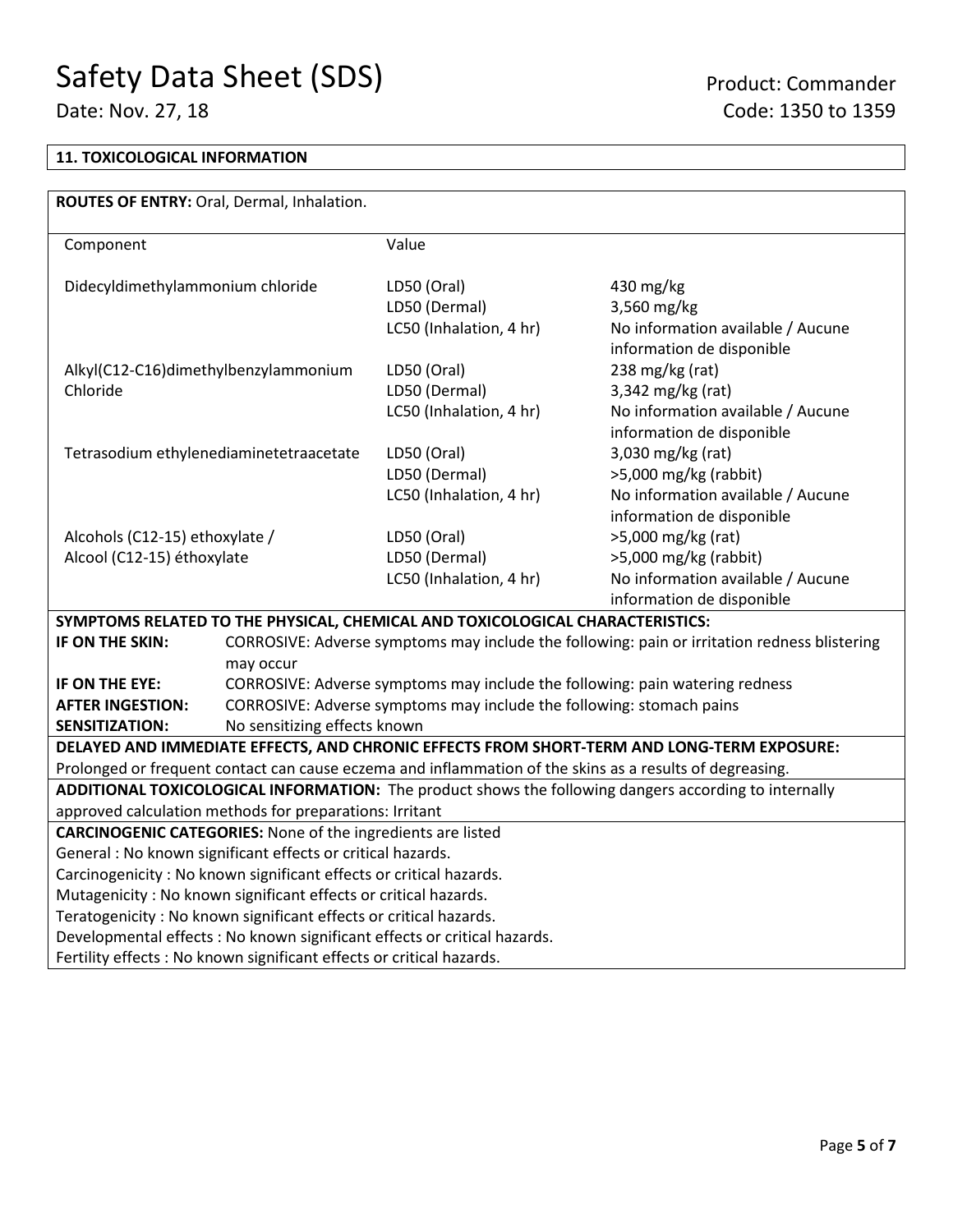### **12. ECOLOGICAL INFORMATION** Chemical name / Nom du produit chimique Means of exposure / Moyens d'expositions Value / Valeur Didecyldimethylammonium chloride LC50 (Danio rerio, 96 hr) LC50 (Daphnia magna, 48 hr) NOEC (Daphnia magna, 21 d) EC50 (Algae, 72 hr) 0.97 mg/kg 0.057 mg/kg 0.021 mg/kg 0.062 mg/l Alkyl(C12-C16)dimethylbenzyl-ammonium Chloride LC50 (Lepomis macrochirus, 96 hr) NOEL (Daphnia magna) 0.515 mg/l 0.0042 mg/kg (rat) Tetrasodium ethylenediaminetetraacetate LC50 (Pimephales promelas, 96 hr) LC50 (Lepomis macrochirus, 96 hr) >100 mg/l 157 – 2,070 mg/l Alcohols (C12-15) ethoxylate / Alcool (C12-15) éthoxylate EC50 (Algae, 72 hr) EC50 (Daphnia magna, 48 hr) LC50 (Fish, 96 hr)  $10 - 100$  mg/l  $5 - 10$  mg/l  $5 - 10$  mg/l

| <b>ECOTOXICITY</b>               | No further information available                  |
|----------------------------------|---------------------------------------------------|
| PERSISTENCE AND DEGRADABILITY    | Not available.                                    |
| <b>BIOACCUMULATIVE POTENTIAL</b> | Not available.                                    |
| <b>MOBILITY IN SOIL</b>          | No further relevant information available.        |
| <b>OTHER ADVERSE EFFECTS</b>     | No known significant effects or critical hazards. |

### **13. DISPOSAL CONSIDERATIONS**

### **Waste treatment methods:**

**Recommendation:** The generation of waste should be avoided or minimized wherever possible. Disposal of this product, solutions and any by-products should at all times comply with the requirements of environmental protection and waste disposal legislation and any regional local authority requirements. Dispose of surplus and non-recyclable products via a licensed waste disposal contractor. Waste should not be disposed of untreated to the sewer unless fully compliant with the requirements of all authorities with jurisdiction. Waste packaging should be recycled. Incineration or landfill should only be considered when recycling is not feasible.

**Uncleaned packagings:** This material and its container must be disposed of in a safe way. Care should be taken when handling emptied containers that have not been cleaned or rinsed out. Empty containers or liners may retain some product residues. Avoid dispersal of spilled material and runoff and contact with soil, waterways, drains and sewers. **Recommendation:** Disposal must be made according to official regulations.

**Recommended cleansing agent:** Water.